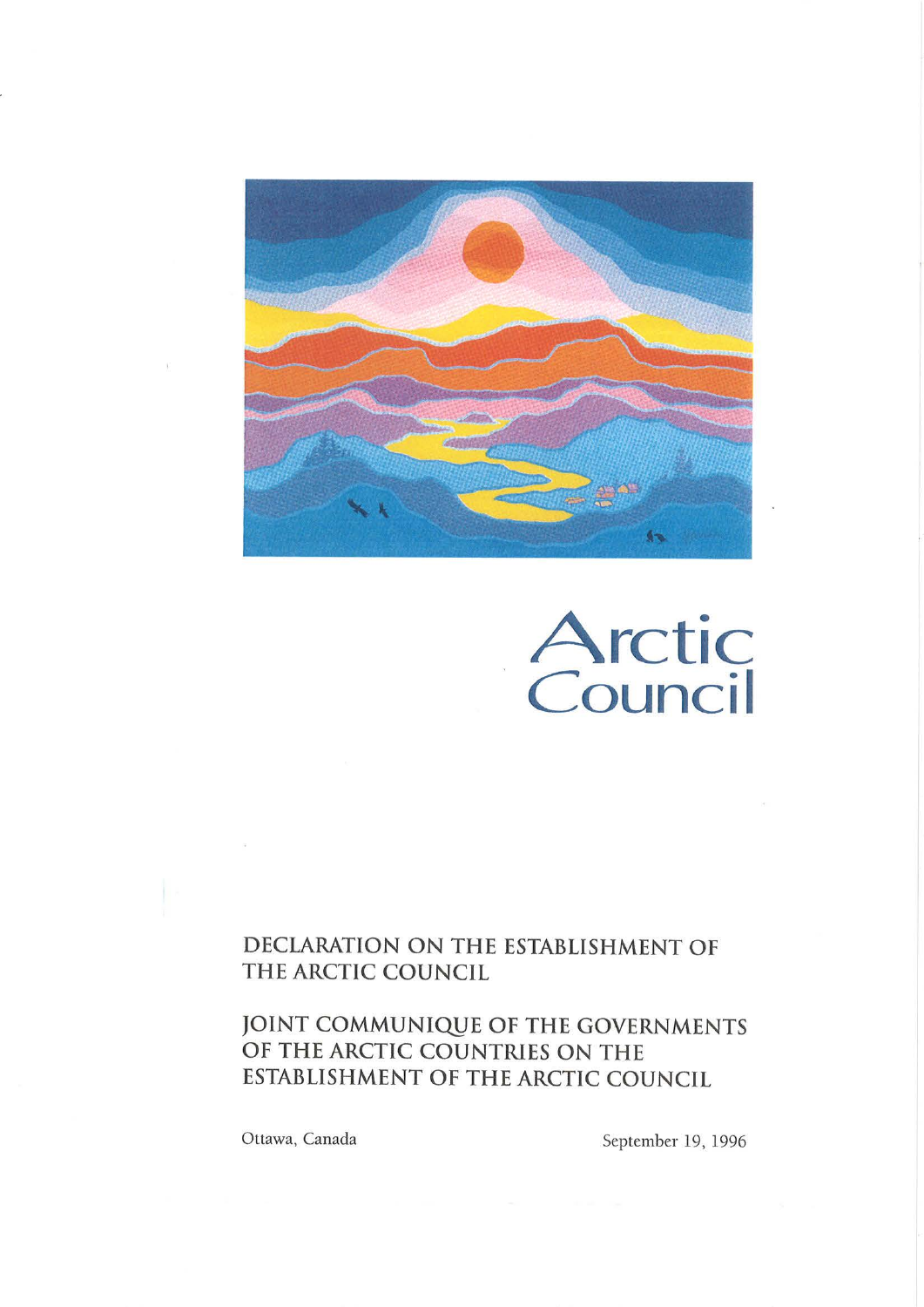## DECLARATION ON THE ESTABLISHMENT OF THE ARCTIC COUNCIL

THE REPRESENTATIVES of the Governments of Canada, Denmark, Finland, Iceland, Norway, the Russian Federation, Sweden and the United States of America (hereinafter referred to as the Arctic States) meeting in Ottawa;

AFFIRMING our commitment to the well-being of the inhabitants of the Arctic, including recognition of the special relationship and unique contributions to the Arctic of indigenous people and their communities;

AFFIRMING our commitment to sustainable development in the Arctic region, including economic and social development, improved health conditions and cultural wellbeing;

AFFIRMING concurrently our commitment to the protection of the Arctic environment, including the health of Arctic ecosystems, maintenance or biodiversity in the Arctic region and conservation and sustainable use of natural resources;

RECOGNIZING the contributions of the Arctic Environmental Protection Strategy to these commitments;

RECOGNIZING the traditional knowledge of the indigenous people of the Arctic and their commmunities and taking note of its importance and that of Arctic science and research to the collective understanding of the circumpolar Arctic;

DESIRING further to provide a means for promoting cooperative activities to address Arctic issues requiring circumpolar cooperation, and to ensure full consultation with and the full involvement of indigenous people and their communities and other inhabitants of the Arctic in such activities;

RECOGNIZING the valuable contribution and support of the lnuit Circumpolar Conference, Saami Council, and the Association of the Indigenous Minorities of the North, Siberia, and the Far East of the Russian Federation in the development of the Arctic Council;

DESIRING to provide for regular intergovernmental consideration of and consultation on Arctic issues.

#### HEREBY DECLARE:

- 1. The Arctic Council is established as a high level forum to:
	- (a) provide a means for promoting cooperation, coordination and interaction among the Arctic States, with the involvement of the Arctic indigenous communities and other Arctic inhabitants on common Arctic issues<sup>1</sup>, in particular issues of sustainable development and environmental protection in the Arctic.
	- (b) oversee and coordinate the programs established under the AEPS on the Arctic Monitoring and Assessment Program (AMAP); Conservation of Arctic Flora and Fauna (CAFF); Protection of the Arctic Marine Environment (PAME); and Emergency Prevention, Preparedness and Response (EPPR).

<sup>&#</sup>x27;The Arctic Council should not deal with matters related to military security.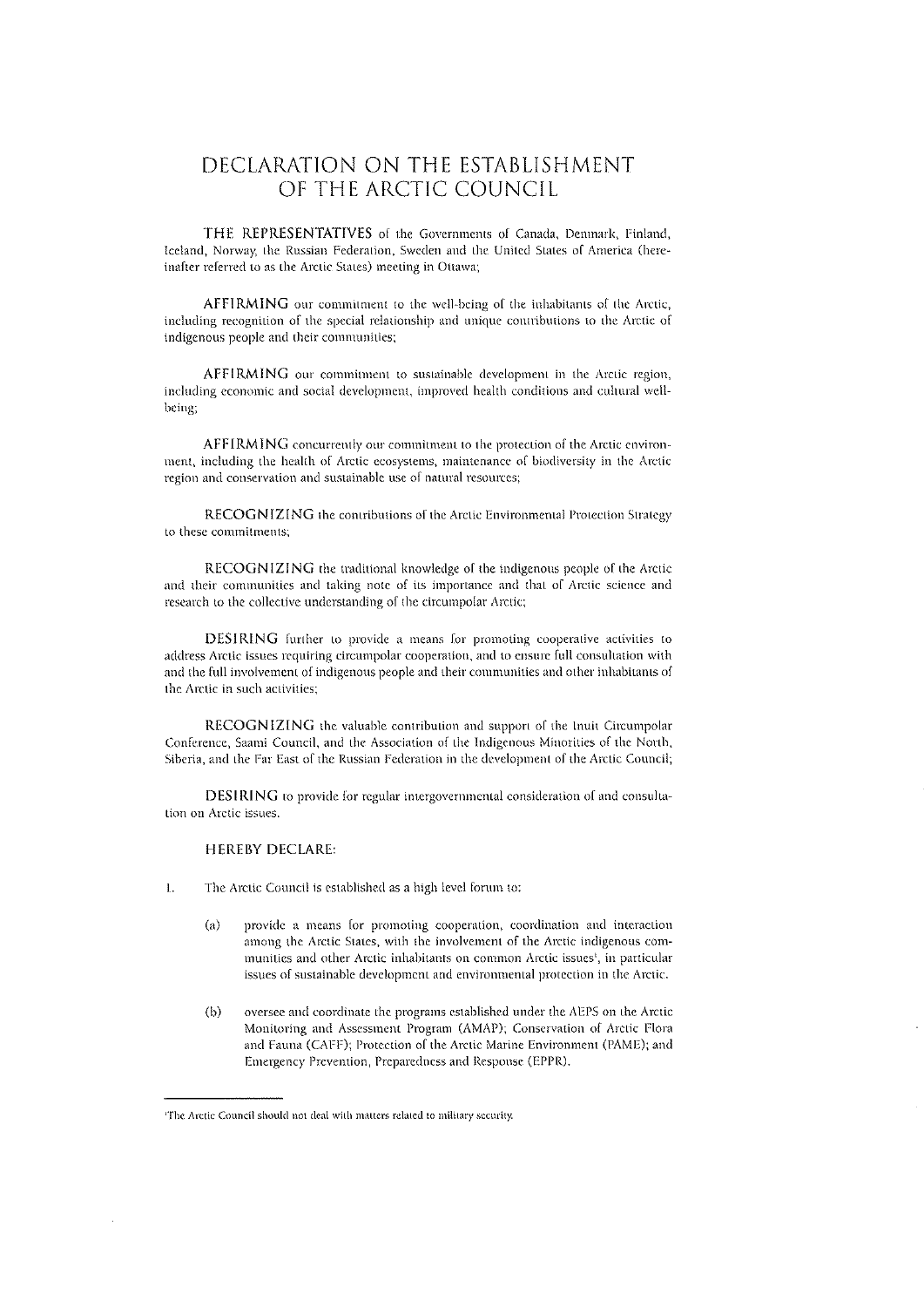- (c) adopt terms of reference for, and oversee and coordinate a sustainable development program.
- (d) disseminate information, encourage education and promote interest in Arcticrelated issues.
- 2. Members of the Arctic Council are: Canada, Denmark, Finland, Iceland, Norway, the Russian Federation, Sweden and the United States of America (the Arctic States).

The Inuit Circumpolar Conference, the Saami Council and the Association of Indigenous Minorities of the North, Siberia and the Far East of the Russian Federation are Permanent Participants in the Arctic Council. Permanent participation equally is open to other Arctic organizations of indigenous peoples\*2 with majority Arctic indigenous constituency, representing:

- (a) a single indigenous people resident in more than one Arctic State; or
- (b) more than one Arctic indigenous people resident in a single Arctic state.

The determination that such an organization has met this criterion is to be made by decision of the Council. The number of Permanent Participants should at any time be less than the number of members.

The category of Permanent Participation is created to provide for active participation and full consultation with the Arctic indigenous representatives within the Arctic Council.

- 3. Observer status in the Arctic Council is open to:
	- (a) non-Arctic states;
	- (b) inter-governmental and inter-parliamentary organizations, global and regional; and
	- (c) non-governmental organizations

that the Council determines can contribute to its work.

- 4. The Council should normally meet on a biennial basis, with meetings of senior officials taking place more frequently, to provide for liaison and co-ordination. Each Arctic State should designate a focal point on matters related to the Arctic Council.
- 5. Responsibility for hosting meetings of the Arctic Council, including provision of secretariat support functions, should rotate sequentially among the Arctic States.
- 6. The Arctic Council, as its first order of business, should adopt rules of procedure for its meetings and those of its working groups.
- 7. Decisions of the Arctic Council are to be by consensus of the Members.

<sup>2\*</sup> The use of the term ''peoples" in this Declaration shall not be construed as having any implications as regard the rights which may attach to the term under international law.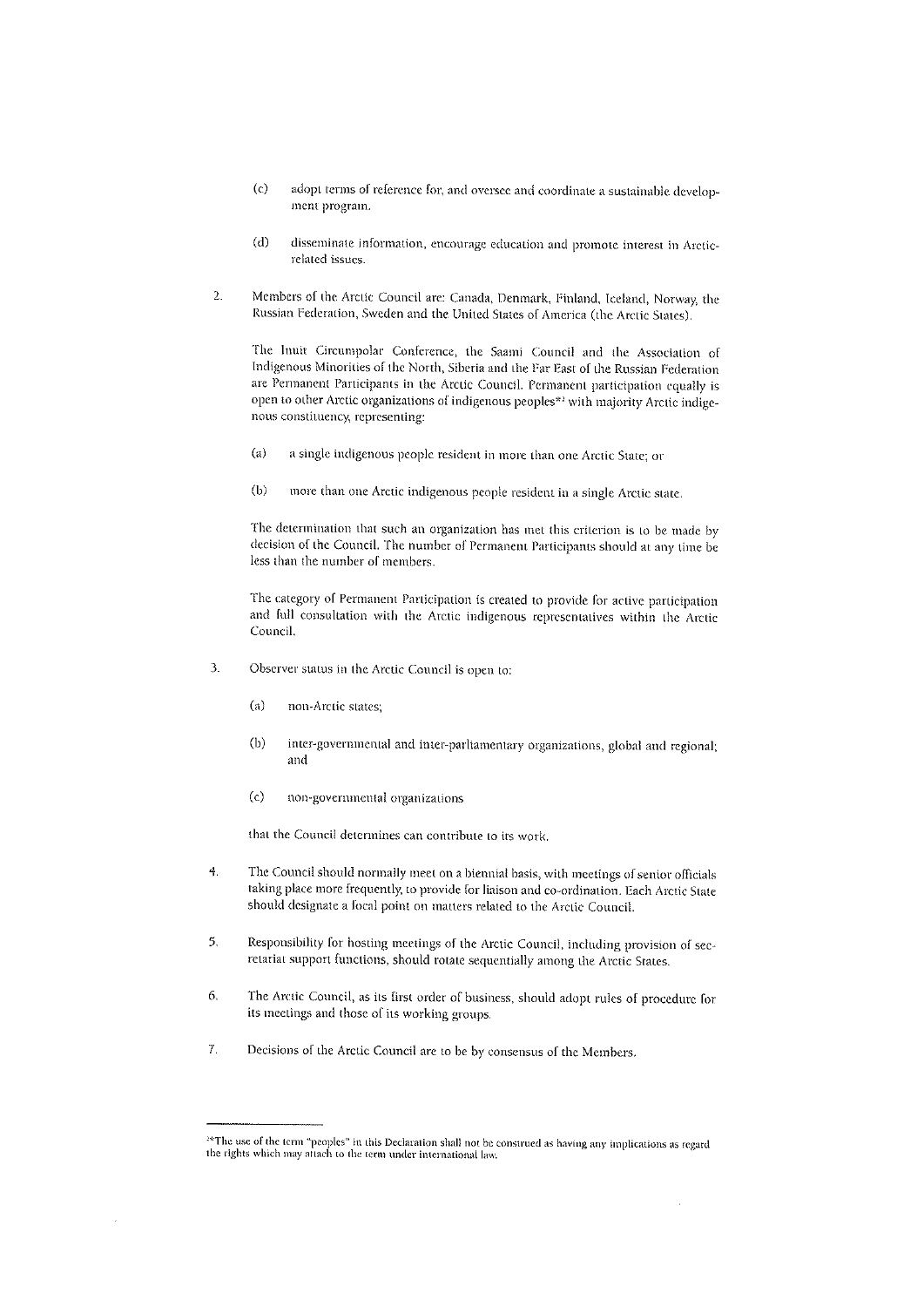- $8\cdot$ The Indigenous Peoples' Secretariat established under AEPS is to continue under the framework of the Arctic Council.
- $\overline{9}$ . The Arctic Council should regularly review the priorities and financing of its programs and associated structures.

THEREFORE, we the undersigned representatives of our respective Governments, recognizing the Arctic Council's political significance and intending to promote its results, have signed this Declaration.

SIGNED by the representatives of the Arctic States in Ottawa, this 19th day of September 1996.

FOR TWE GOVERNMENT

OF CANADA

FOR THE GOVERNMENT OF FINLAND

FOR THE GOVERNMENT OF NORWAY

 $\widetilde{\mathscr{H}}$ a, midisr

FOR THE GOVERNMENT OF SWEDEN

 $\cdot$ 

ausen · FOR THE COVERNMENT

וכזד OR THE GOVERNMENT

OF ICELAND

**OF DENMARK** 

FOR THE GOYERNMENT OF THE RUSSIAN FEDERATION

wolly

FOR THE GOVERNMENT OF THE UNITED STATES OF AMERICA